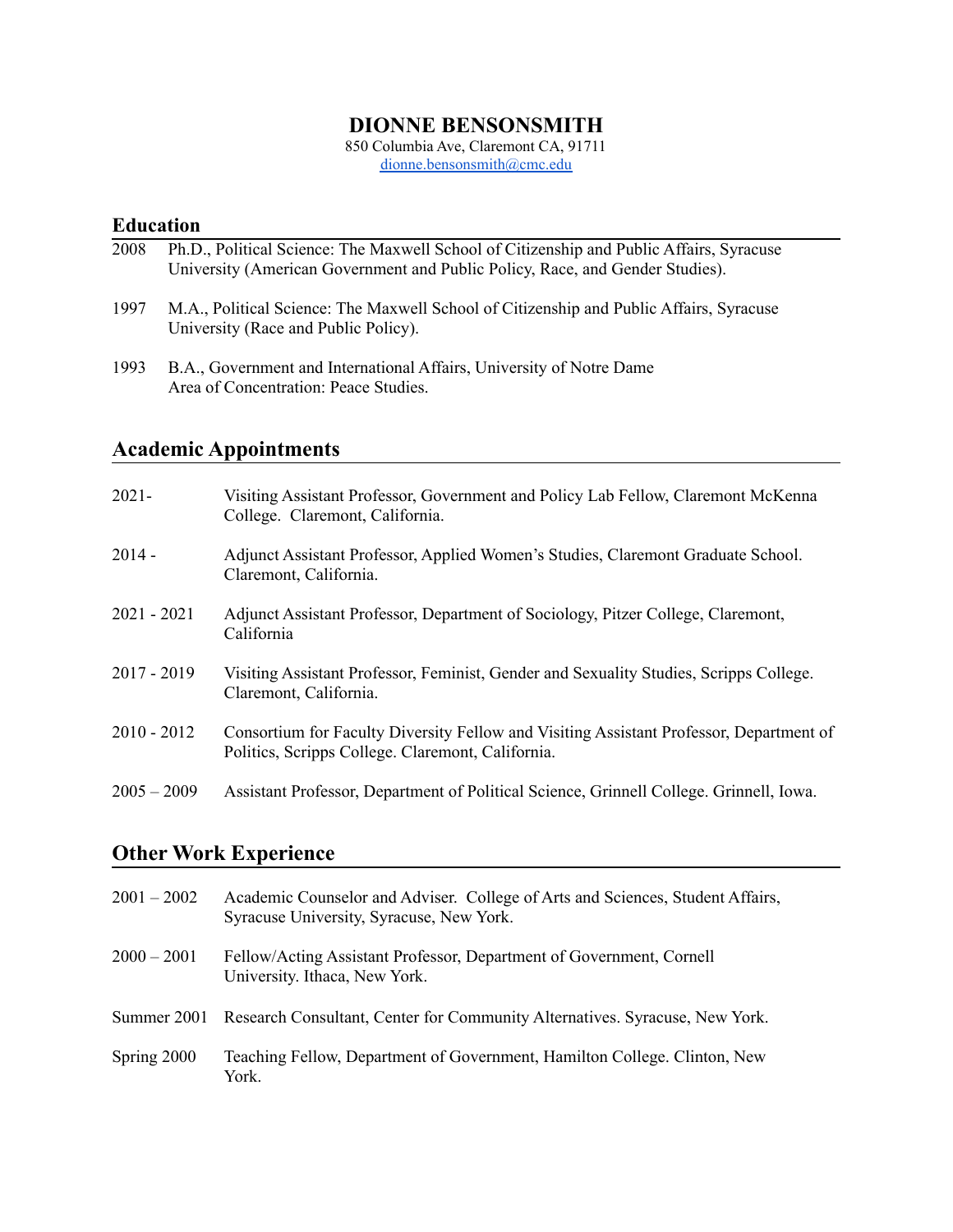| 1998-1999 | Graduate Teaching Consultant, The TA Program, Graduate Student Affairs Syracuse<br>University. Syracuse, New York.                          |
|-----------|---------------------------------------------------------------------------------------------------------------------------------------------|
| 1995-1997 | Academic Counselor, Exploratory Student Program, College of Arts and Sciences,<br>Student Affairs, Syracuse University. Syracuse, New York. |

# **Community Development and Advocacy**

| $2020 -$      | <i>Chair</i> , Interfaith Voices for Reproductive Justice, RJ-Community Institutional Review<br>Board.                                                                                                                                                                                                            |
|---------------|-------------------------------------------------------------------------------------------------------------------------------------------------------------------------------------------------------------------------------------------------------------------------------------------------------------------|
| $2017 -$      | Co-founder, Co-Director: "Mothers on The Frontline" Nonprofit advocating for<br>Children's Mental Health Justice.                                                                                                                                                                                                 |
| $2017 -$      | Treasurer, Board of Directors and Co-Founder: Interfaith Voices for Reproductive<br>Justice a national reproductive justice organization working at the intersections of<br>faith-based and secular communities to promote progressive politics and practices in the<br>areas of reproductive justice and health. |
| 2018 - 2019   | Advisory Board Panel: Parents for Liberation, a reproductive justice non-profit focusing<br>on black parenting and providing care/ support to black mothers in order to promote the<br>mental health and well-being of black children in Southern California.                                                     |
| $2016 - 2017$ | Board Member: El Roble Intermediate School Orchestra. Responsible for securing<br>grants, fundraising, and organizing community volunteers for the El Roble Orchestra - El<br>Roble Intermediate School. Claremont, California.                                                                                   |
| $2013 - 2015$ | School Site Council: Elected Representative responsible for approving changes to the<br>school budgets and policy, as well as overseeing site management in consultation with<br>other council members. Mountain View Elementary, Claremont, California.                                                          |
| $2013 - 2013$ | Committee Member: Graduation Requirements Committee, Claremont Unified School<br>District. Parent representative responsible for consulting and advising on new graduation<br>requirements and policy for the Claremont school system.                                                                            |

# **Teaching and Research Interests**

| <b>Research Interests:</b> | Reproductive Justice; Black Women's Reproductive Health; Feminist Research<br>Methods; Research Ethics; Critical Race Theory; Feminist Theory; Public Policy;<br>Mental Health Policy; Public Health.                                                                                                                                                                   |
|----------------------------|-------------------------------------------------------------------------------------------------------------------------------------------------------------------------------------------------------------------------------------------------------------------------------------------------------------------------------------------------------------------------|
| Courses Taught:            | Reproductive Justice, Politics and Health; Feminist Methods; Intersectional<br>Feminisms; Transnational and Global Feminist Theory; Gender, Race and Public<br>Policy; Introduction to Feminism, Gender and Sexuality Studies; Women of<br>Color Feminisms; Race, Politics and Public Policy; Race, Gender and Social<br>Welfare Policy, The School to Prison Pipeline. |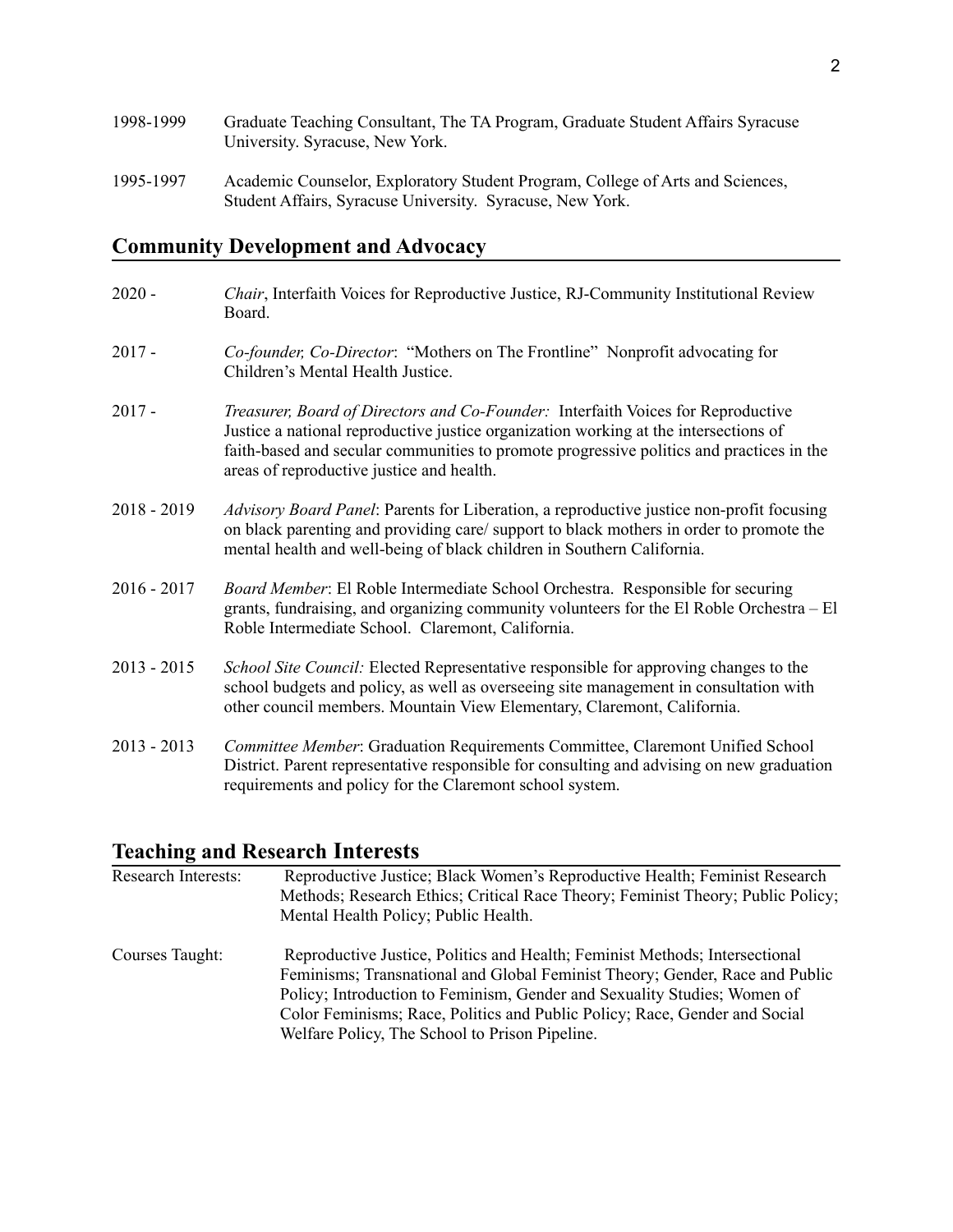### **Selected Publications**

- 2005 "Jezebels, Matriarchs, and Welfare Queens: The Moynihan Report of 1965 and the Social Construction of African American Women in Welfare Policy" in Deserving and Entitled: Social Constructions and Public Policy, Anne L. Schneider and Helen Ingram editors. State University of New York Press.
- 2002 "It's No Longer Just About Race: Social Constructions of American Citizenship in the Moynihan Report" in Women's Work Is Never Done: Comparative Studies In Care-Giving, Employment, And Social Policy Reform, Sylvia Bashevkin editor. Routledge.
- 1999 "Crossing Lines: Mandy Carter and the Tradition of Black Feminist Activism in the Third Wave" With Lynn Eckert in *Still Lifting, Still Climbing: African American Women's Contemporary Activism*, Kimberly Springer editor. New York University Press.

#### *Editorial Essays*

2001 "Revenge of the Angry White Male." Syndicated by Knight-Ridder (selected list of published venues include: *The Champaign News-Gazette; The Corning Leader; The Idaho State Journal; and the McAllen Monitor)*. With Grant D. Reeher and Joseph Camarano.

#### **Selected Presentations**

#### *Conference Presentations/Participation*

- 2021 "Wisdom Collectives: Practice and Methodology" with Tammy Nyden and Angela Riccio. International Association of Maternal Action and Scholarship (IAMAS). Online Conference, September 27.
- 2021 "A Different Kind of Labor: Black women, Resilience, and Reproductive Justice in Uterine Fibroid Treatment and Care" with Sophie Paek. Critical Conversations on Reproductive Health/Care: Past, Present, and Future. Johns Hopkins University School of Medicine, Online Conference. February 3-7, 2021.
- 2019 "Talking About Mental Health Justice" Civil Liberties and Public Policy (CLPP) Conference, Hampshire, Massachusetts. April 12- 14.
- 2018 "Storytelling and Stewardship: Mothering at the Intersections of Mental Health and School Policy" Power Forward: Black Women for Wellness Annual Reproductive Justice Conference, Los Angeles, California. August, 20.
- 2017 "What I Wish My Mother Told Me: Uterine Fibroids and African American Women" Power Manifesto: Black Women for Wellness Annual Conference, Los Angeles, California. August.
- 2017 "The Power of Our Stories: Achieving Mental Health and Criminal Justice Transformation Through Women's Advocacy" Panel Participant: Grinnell Prize Week, Grinnell College, Grinnell, Iowa.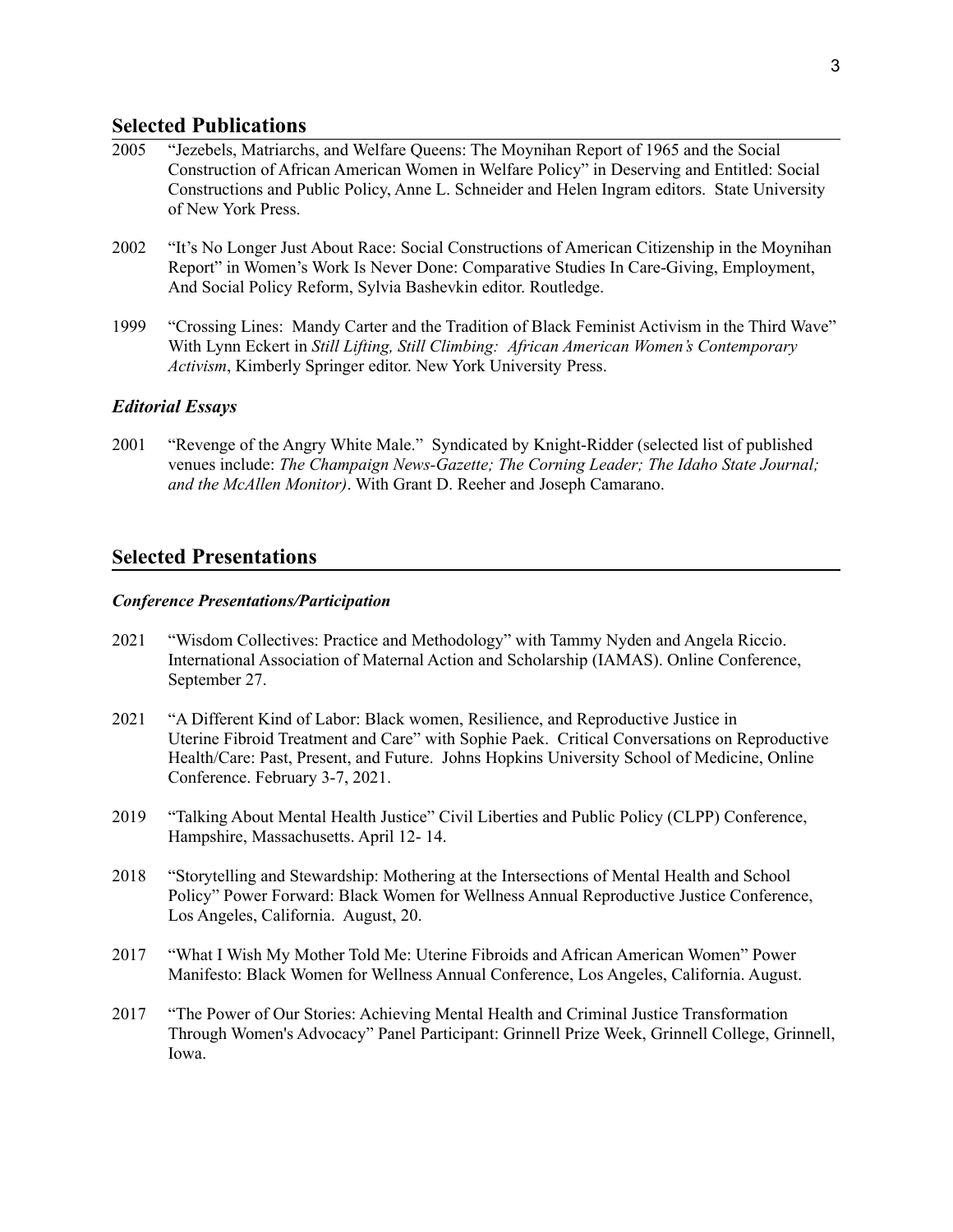- 2017 "Reframing and Recentering: Reproductive Justice Principles and the Environmental Justice Movement" Presented at the Women Health and Empowerment Conference, Scripps College, Claremont, California.
- 2016 "Uterine Fibroids and Reproductive Justice: Addressing Health Disparities Through Community Based Research" with Elizabeth Erbaugh, American Public Health Association Annual Meeting, Denver, Colorado.
- 2015 "Racializing the Uterus: Fibroids, Hysterectomy and Reproductive Justice." With Elizabeth Erbaugh, Society for the Study of Social Problems Annual Meeting, Chicago, Illinois.
- 2015 "Healthcare Among Women of Color." With Elizabeth Erbaugh, Eastern Sociological Society Annual Meeting, Boston, Massachusetts.

#### *Public Speaking Engagements: Advocacy and Community Education*

- 2022 "Epistemic Activism: Rethinking the Role of Institutional Review Boards" Public Talk sponsored by the Departments of Philosophy and Gender Studies, Grinnell College. April 6.
- 2022 "Children's Mental Health Justice: What It Means and Why It Matters" Democratic Club of Claremont. Online Presentation. January 14.
- 2021 "From Movement Space to the Classroom: What I learned" Gender and Sexuality Studies Noontime Talk. Claremont McKenna College. Claremont, CA, November 5.
- 2021 "Reproductive Justice as a Reproductive Right" Women's March. Claremont, CA. October 3.
- 2021 "A Personal Talk About Children's Mental Health" Virtual presentation Claremont McKenna College, Psychology 101 course (Dr. Cathy Reed). May.
- 2021 "Punching The Air: The Intersections of Race, Mental Health, and the School-to-Prison Pipeline" Virtual presentation to teachers at the Iowa City School District, April 26.
- 2021 "Beyond Parity: Why Children's Mental Health is a Justice Issue" Virtual presentation for Intercollegiate Feminist Center, April 2.
- 2020 "Children's Mental Health Justice 101: Navigating Fractured Systems and Advocating for Justice." Virtual Presentation with Tammy Nyden and Angela Riccio, National Federation of Families for Children's Mental Health Annual Conference. November 12.
- 2020 "Black Birthing Bill of Rights" Virtual presentation at South Los Angeles/South Bay African American Infant and Maternal Mortality (SLA/SB AIIMM) VirtualiTEA, October.
- 2020 "Who Are Your People? Centering Black Women's Epistemologies in Advocating for Political Change" Invited Lecture, Marist College "Saturday Lecture Series," September 12.
- 2017 "The Power of Our Stories: Achieving Mental Health and Criminal Justice Transformation Through Women's Advocacy" Panel Participant: Grinnell Prize Week, Grinnell College, Grinnell, Iowa.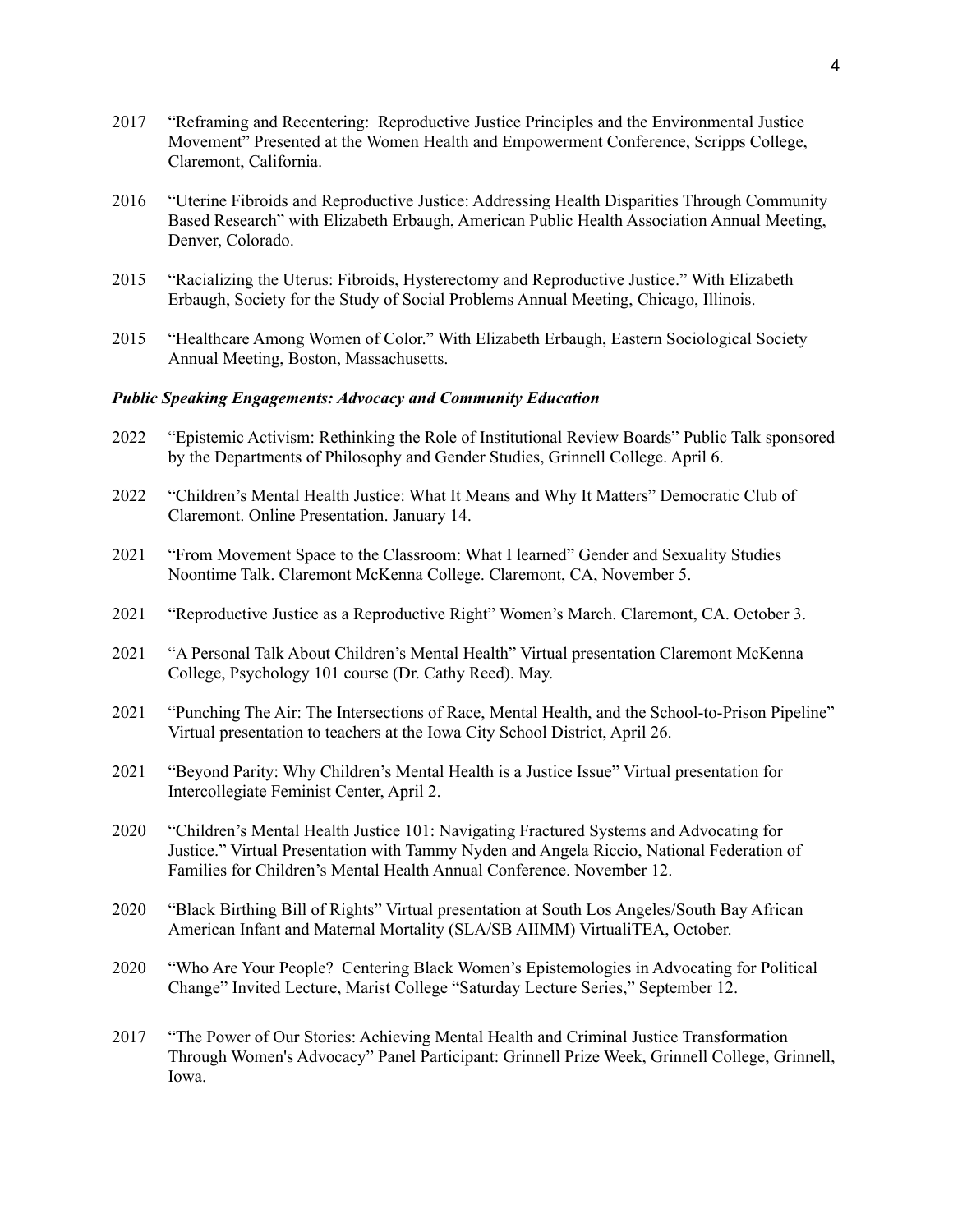## **Selected Workshop Facilitation and Participation**

- 2019 Organizer/Co-Facilitator: "Children's Mental Health and School Struggles" StoryCenter™ Facilitator Training: Facilitating Storytelling Workshops. Co-sponsored by Mothers on the Frontline and University of Iowa Division of Child and Community Health. University of Iowa, Iowa City, Iowa. May 6-7.
- 2018 Organizer/Co-Facilitator: "Digital Stories for Social Justice The School to Prison Pipeline" Workshop. Grinnell College, Grinnell, Iowa. October 26 – 27.
- 2018 Organizer/Presenter: Fibroids Discussion Series. Facilitated a two-part workshop focusing on personal advocacy and reproductive health as it pertains to seeking treatment for fibroids. Black Women for Wellness. Los Angeles, California. February 19 and March 19.
- 2017 Organizer/Presenter: Storytelling for Advocacy Workshop. Facilitated discussion of the uses of storytelling for personal advocacy for approximately 20 attendees as part of the National Federation of Families for Children's Mental Health Conference. Orlando, Florida. November 10.
- 2013 Facilitator: New Leadership™ Southern California, a program that is part of the NEW Leadership Development Network (NLDN), led by the Center for American Women in Politics (CAWP) at the Eagleton Institute at Rutgers University. Successfully conducted a goal-setting workshop for female undergraduates participating in the New Leadership Institute. Scripps College, June 20.
- 2010 Workshop Presenter*:* Scripps College Academy (SCA) Fall Workshop. Taught two fall seminars for the SCA, a college-readiness program for high-achieving young women in the greater Los Angeles area who may lack the resources necessary to prepare them for success at the nation's top colleges/universities. Scripps College.
- 2009 Organizer/Facilitator (with Karla Erickson, Sociology): "Teaching Race, Ethnicity, Class and Gender" Secured a 3,000 grant from the Mellon Foundation to conduct week-long workshops on curriculum diversity. Grinnell College, May 20-23.
- 2008 Organizer/Presenter: APSA Public Policy Short-Course "Incorporating Race and Gender into the Public Policy Curriculum." August 26, 2008. Sponsored by the Public Policy/Policy Studies Section of the American Political Science Association. Boston, Massachusetts. August 26.
- 2008 Organizer/Presenter: APSA Public Policy Short-Course "Teaching Introduction to Public Policy." Sponsored by the Public Policy/Policy Studies Section of the American Political Science Association. Boston, Massachusetts. August 26.
- 1999 Facilitator: Diversity Issues in Teaching Seminar, The TA Program of the Graduate School, Syracuse University.

### **Professional Service**

2007 - 2008 *Board Member:* The Ford Foundation "Black & Latina/o Sexuality Project." Participated in year-long commitment with the Ford Foundation to identify and select new research areas focusing on Black and Latina/o health and sexuality for the Ford Foundation. Principal Investigator: Juan Battle, The New School.